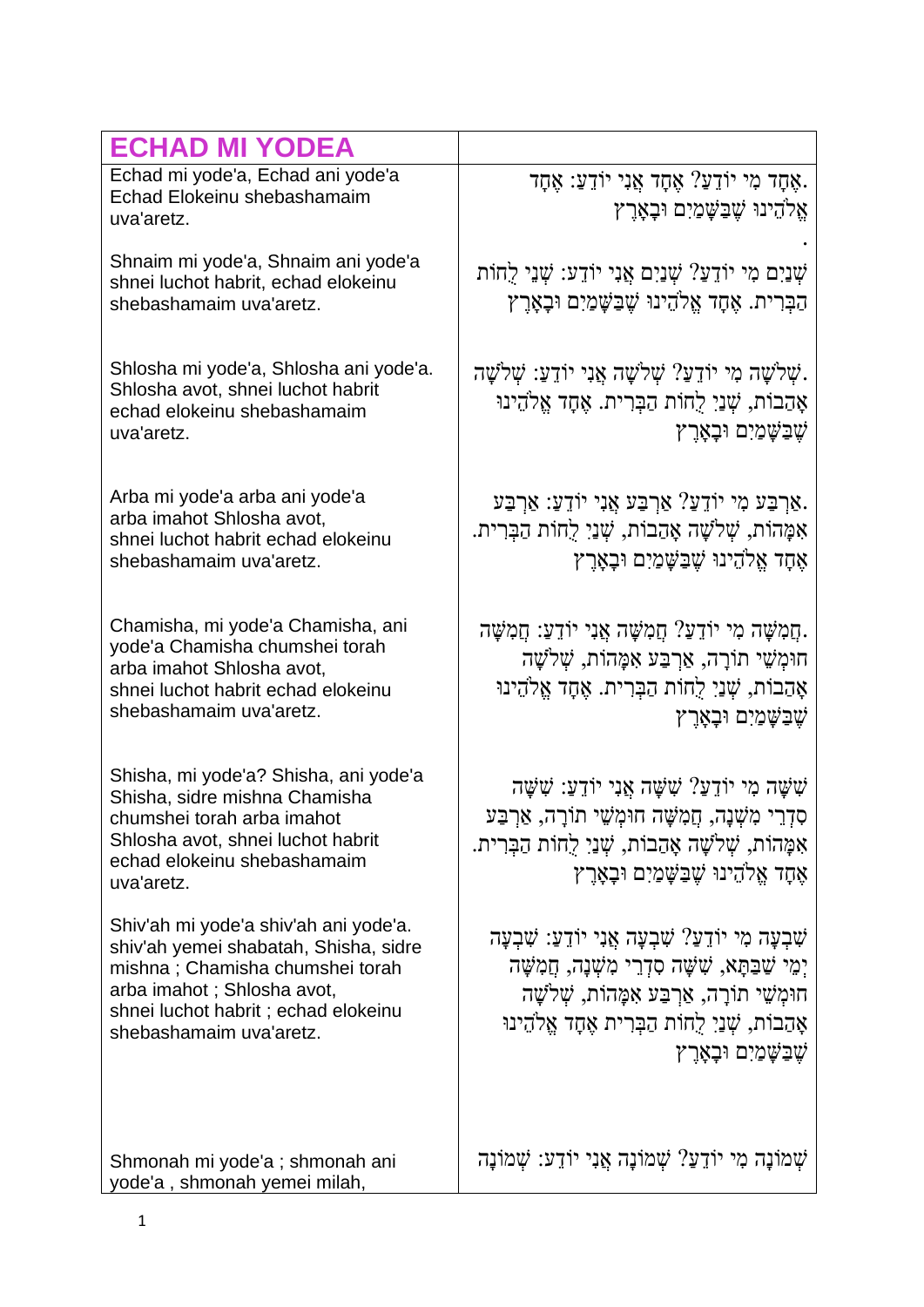ימי מילִה, שִׁבעַה ימי שַׁבַּתּּא, שַׁשָּׁה סִדְרִי מִ שְׁ נָה, חֲמִ שָּׁ ה חוּמְ שֵׁ י תוֹרָ ה, אַ רְ בַּע אִ מָּ הוֹת, שְׁ ֹלשָׁ ה אָ הַבוֹת, שְׁ נַיִ לֻחוֹת הַבְּ רִ ית, אֶחָד אֱלֹהֵינוּ שֶׁבַּשָּׁמַיִם וּבָאָרֶץ

> תִּ שְׁ עָה מִ י יוֹדֵ עַ? תִּ שְׁ עָה אֲנִי יוֹדֵ ע:ַ תִּ שְׁ עָה יַרְחֵי לֵדָה, שִׁמוֹנַה יְמֵי מִילַה, שָׁבְעֲה יְמֵי שַׁ בַּתָּ א, שִׁ שָּׁ ה סִ דְ רֵ י מִ שְׁ נָה, חֲמִ שָּׁ ה חוּמְ שֵׁ י תוֹרָ ה, אַ רְ בַּע אִ מָּ הוֹת, שְׁ ֹלשָׁ ה אָ הַבוֹת, שְׁ נַיִ לֻחוֹת הַבְּ רִ ית, אֶ חָד אֱֹלהֵינוּ שֶׁ בַּשָּׁ מַ יִם וּבָאָ רֶ ץ

עֲש<u>ָ</u>ׂרָה מִי יוֹדָעַ? עֲשַׂרָה אֲנִי יוֹדָעַ: עַשׂרה דִּבְרַיַא, תִּשְׁעַה יַרְחֶי לֵדָה, שָׁמוֹנַה יִמֵי מִ ילָה, שִׁ בְ עָה יְמֵ י שַׁ בַּתָּ א, שִׁ שָּׁ ה סִ דְ רֵ י מִ שְׁ נָה, חֲמִ שָּׁ ה חוּמְ שֵׁ י תוֹרָ ה, אַ רְ בַּעאִ מָּ הוֹת, שְׁ ֹלשָׁ ה אָ הַבוֹת, שְׁ נַיִ לֻחוֹת הַבְּ רִ ית, אֶ חָד אֱֹלהֵינוּ שֶׁ בַּשָּׁ מַ יִם וּבָאָ רֶ ץ אַחַד עַשׂר מִי יוֹדָעַ? אַחַד עַשׂר אָנִי יוֹדָעַ: אַחַד עַשַׂר כּוֹכְבָיַא, עֲשַׂרָה דָבְּרֵיַא, תִּשְׁעַה יַרְחֵי לָדָה, שָׁמוֹנָה יְמֵי מִילִה, שַׁבְעַה יְמֵי שַׁ בַּתָּ א, שִׁ שָּׁ ה סִ דְ רֵ י מִ שְׁ נָה, חֲמִ שָּׁ ה חוּמְ שֵׁ י תוֹרָ ה, אַ רְ בַּעאִ מָּ הוֹת, שְׁ ֹלשָׁ ה אָ הַבוֹת, שְׁ נַיִ לֻחוֹת הַבְּ רִ ית, אֶ חָד אֱֹלהֵינוּ שֶׁ בַּשָּׁ מַ יִם וּבַאַרֶץ שְׁ נֵים עָשָׂ ר מִ י יוֹדֵ עַ? שְׁ נֵים עָשָׂ ר אֲנִי יוֹדֵ ע:ַ שְׁ נֵים עָשָׂ ר שִׁ בְ טַ יָּא, אַ חַ ד עָשָׂ ר כּוֹכְ בַיָּא, עֲשִׂרה דִבְּרִיא, תַּשָׁעַה יַרְחֵי לִדָה, שָׁמוֹנִה יְמֵ י מִ ילָה, שִׁ בְ עָה יְמֵ י שַׁ בַּתָּ א, שִׁ שָּׁ ה סִ דְ רֵ י מִשָּׁנה, חָמְשָׁה חוּמְשֵׁי תוֹרָה, אַרְבַּעָא מָּ הוֹת, שְׁ ֹלשָׁ ה אָ הַבוֹת, שְׁ נַ יִ לֻחוֹת הַבְּ רִ ית, אֶחָד אֱלֹהֻינוּ שֶׁבַּשֵּׁמַיִם וּבִאָרֶץ שְׁלֹשֵׁה עַשַׂר מִי יוֹדָעַ? שָׁלֹשַׁה עַשַׂר אֲנִי יוֹדֶעַ: שְׁלֹשַׁה עַשַׂר מִדַּיַּא, שָׁנֵים עַשַׂר שִׁ בְ טַ יָּא, אַ חַד עָשָׂ ר כּוֹכְ בַיָּא, עֲשָׂ רָ ה דִ בְּ רַ יָא, תִּ שְׁ עָה יַרְ חֵי לֵדָ ה, שְׁ מוֹנָה יְמֵ י מִ ילָה, שִׁ בְ עָה יְמֵ י שַׁ בַּתָּ א, שִׁ שָּׁ ה סִ דְ רֵ י מִ שְׁ נָה, חֲמִ שָּׁ ה

shiv'ah yemei shabatah Shisha, sidre mishna Chamisha chumshei torah arba imahot Shlosha avot, shnei luchot habrit echad elokeinu shebashamaim uva'aretz.

Tish'ah mi yode'a tish'ah ani yode'a. tish'ah chodshei leidah shmonah yemei milah shiv'ah yemei shabatah Shisha, sidre mishna Chamisha chumshei torah arba imahot Shlosha avot, shnei luchot habrit echad elokeinu shebashamaim uva'aretz.

Asara mi yode'a asara ani yode'a asara dibraya tish'ah chodshei leidah shmonah yemei milah shiv'ah yemei shabatah Shisha, sidre mishna Chamisha chumshei torah arba imahot Shlosha avot, shnei luchot habrit echad elokeinu shebashamaim uva'aretz.

Achad asar mi yode'a achad asar ani yode'a achad asar kochvaya asara dibraya tish'ah chodshei leidah shmonah yemei milah shiv'ah yemei shabatah Shisha, sidre mishna Chamisha chumshei torah arba imahot Shlosha avot, shnei luchot habrit echad elokeinu shebashamaim uva'aretz.

Shneim-asar mi yode'a shneim-asar ani yode'a shneim-asar shivtaya achad asar kochvaya asara dibraya